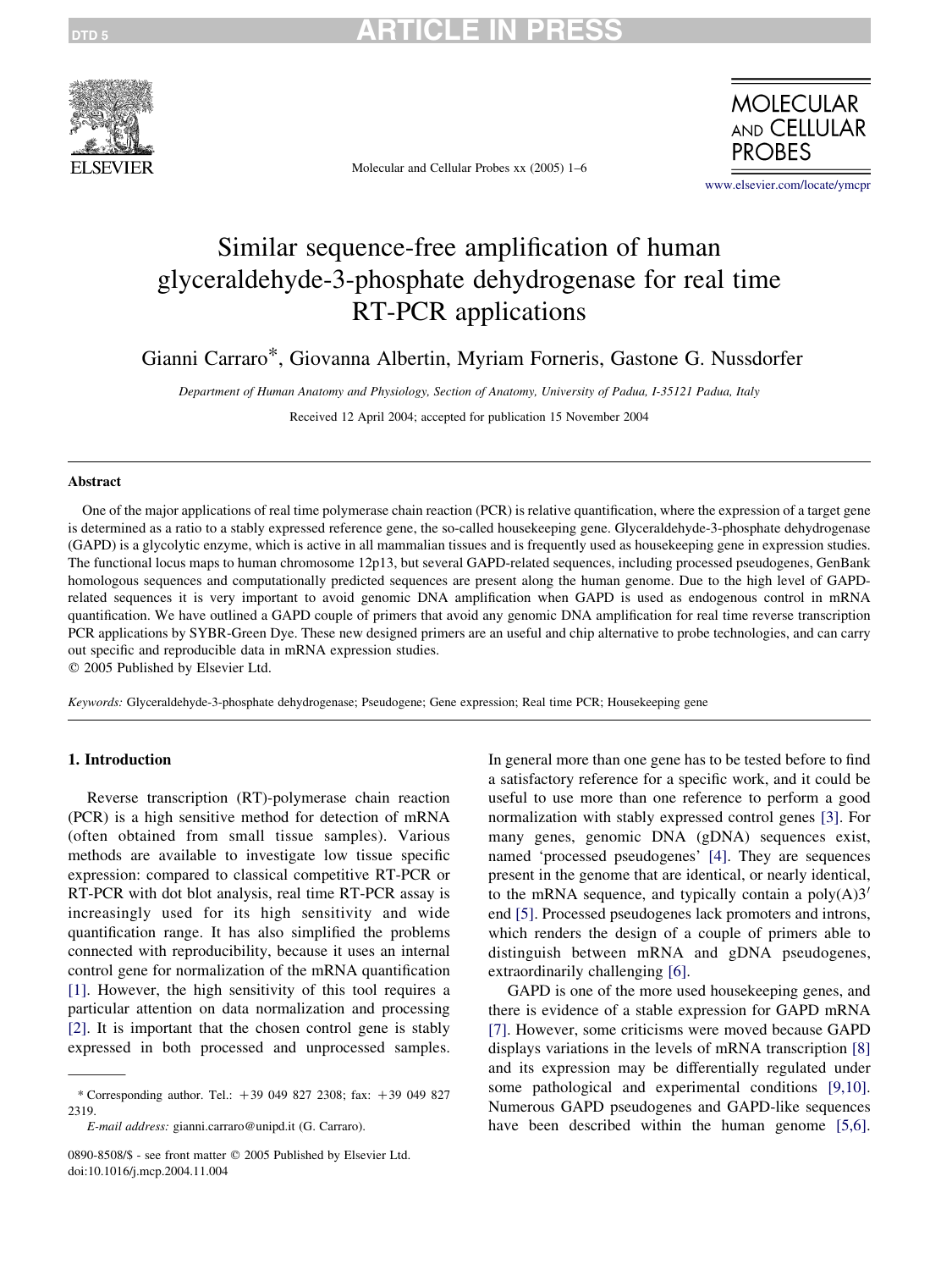### TICLE IN PRI

A GAPD couple of primers has been reported with an amplicon preventing amplification of X-linked pseudogene (GenBank accession no. X01111) [\[11\]](#page-5-0). Subsequently, a set of primers for a pseudogene-free amplification of GAPD has been published, but the analysis of the similar sequences was only restricted to some GAPD pseudogenes [\[12\].](#page-5-0)

In our study, we tested the GAPD mRNA and its similar sequences in order to design a couple of primers, able to amplify only cDNA and avoiding gDNA, that can be used as internal control for the quantification of gene expression in real time RT-PCR applications.

### 2. Material and methods

#### 2.1. GAPD primer design

GAPD mRNA sequence (GeneBank accession no. NM\_002046) was analyzed with nucleotide–nucleotide BLAST against the non-redundant database available at the NCBI website. Attention has been focused on 72 sequences of the search results, including 11 designated pseudogenes, 57 GenBank similar sequences and four computationally predicted sequences, which were analyzed with Genome Browser (<http://genome.ucsc.edu/>) and Map Viewer tools [\(http://www.ncbi.nlm.nih.gov/mapview/](http://www.ncbi.nlm.nih.gov/mapview/)). The analysis has been carried out into divergent regions to make a primer set able to amplify mRNA sequences and avoiding any genomic similar sequence. In particular the  $5'$ -UTR of GAPD mRNA, when present, had a region (from 40 to 68 bp) highly divergent from GAPD-related sequences. A couple of primers, named A-69, has been selected into this 5'-UTR with an amplicon of 69 bp and the following sequences: forward primer 5'-CTC-TCT-GCT-CCT-CCT-GTT-CGA-C-3<sup>'</sup> and reverse primer 5'-TGA-GCG-ATG-TGG-CTC-GGC-T-3'. A blast for short, nearly exact matches available at the NCBI website to test the specificity of the primers, has been performed. The couple of primers did not reveal matches with sequences different from GAPD mRNA. [Table 1](#page-2-0) shows the sequence and positions of binding of each of the A-69 primers to genomic sequences showing that the homology is not complete. The forward primer has a total match on two genomic sequence of chromosome 22q13 (pseudogene GeneBank accession no. AK128367) and on chromosome 15q22 (GeneBank accession no. AC090543), but no similarity was found for reverse primer in those regions. Reverse primer was designed without similarity to other regions outside the GAPD mRNA. In order to avoid the GAPD gDNA (GeneBank accession no. J04038) amplification, the reverse primer, has been designed into intron–exon boundary. In addition, another couple of primers, named B-137 (forward primer 5'-GAA-GGC-TGG-GGC-TCA-TTT-3' and reverse primer 5'-CAG-GAG-GCA-TTG-CTG-ATG-AT-3'), has been designed; both primers spann intron–exon boundary, so that they avoid GAPD gDNA, but not pseudogene

and similar GAPD mRNA regions. The PCR primers for GAPD were synthesized commercially (MWG Biotech AG, Florence, Italy) and were designed using the online PrimerQuest software of IDT Corporation [\(www.idtdna.](http://www.idtdna.com) [com\)](http://www.idtdna.com). All analyzed sequences were obtained from NCBI (National Centre for Biotechnology Information, [www.](http://www.ncbi.nlm.nih.gov) [ncbi.nlm.nih.gov\)](http://www.ncbi.nlm.nih.gov).

#### 2.2. Genomic DNA and total RNA extraction

gDNA was extracted from human whole blood (10 mL) by use of a salting-out procedure (Miller et al. 1988 [\[13\];](#page-5-0) modified).

Total RNA extraction from 30 mg of human adrenalcortex tissue was performed with the SV Total RNA Isolation System (Promega Corporation, Madison, WI) according to the manufacturer protocol. Each sample was treated with DNAse contained into the kit.

#### 2.3. Reverse transcription

One microgram of total RNA was used dissolved in  $20 \mu L$  of final volume reaction mixture. Briefly, oligo dT (PE Biosystems, Warrington, UK) and RNA target, incubated at  $70^{\circ}$ C for 15 min and at  $4^{\circ}$ C for 5 min, were added to the reaction mixture, which contained the following components: 0.5 mM dNTPs (Deoxynucleotide-Ser, SIGMA, Milan, Italy),  $3 \text{ mM } MgCl<sub>2</sub>$ ,  $1U/\mu L$ ribonuclease inhibitor, ImProm-II Reaction Buffer and ImProm-II Reverse Transcriptase (Promega). The mixture was incubated at  $25^{\circ}$ C for 15 min, at 42 °C for 60 min, and at  $70^{\circ}$ C for 15 min to inactivate reverse transcriptase.

#### 2.4. Real time PCR

Real time PCR was performed using a ICycler iQ detection system (Bio-Rad Laboratories, Milan, Italy). Reactions were performed in a  $25 \mu L$  of final volume reaction mixture, containing 800 nM of specific primers, 12.5 µL iO SYBR Green Supermix (Bio-Rad), and 2 µL of reverse transcription reaction solution or 0.1 μg of gDNA. The protocol used was: denaturation program  $(95 \degree C)$  for 3 min), 45 cycles of two steps amplification (95  $\degree$ C for 15 s and 60 °C for 30 s), and melting curve (60–90 °C with a heating rate of  $0.5 \degree C/10 \text{ s}$ .

#### 2.5. Analysis of PCR products

The specificity of amplification was tested with a 3.5% agarose gel (SeaKem LE agarose; FMC BioProducts, Rockland, MD), and with real time PCR melting analysis by iCycler iQ software 3.0 (Bio-Rad).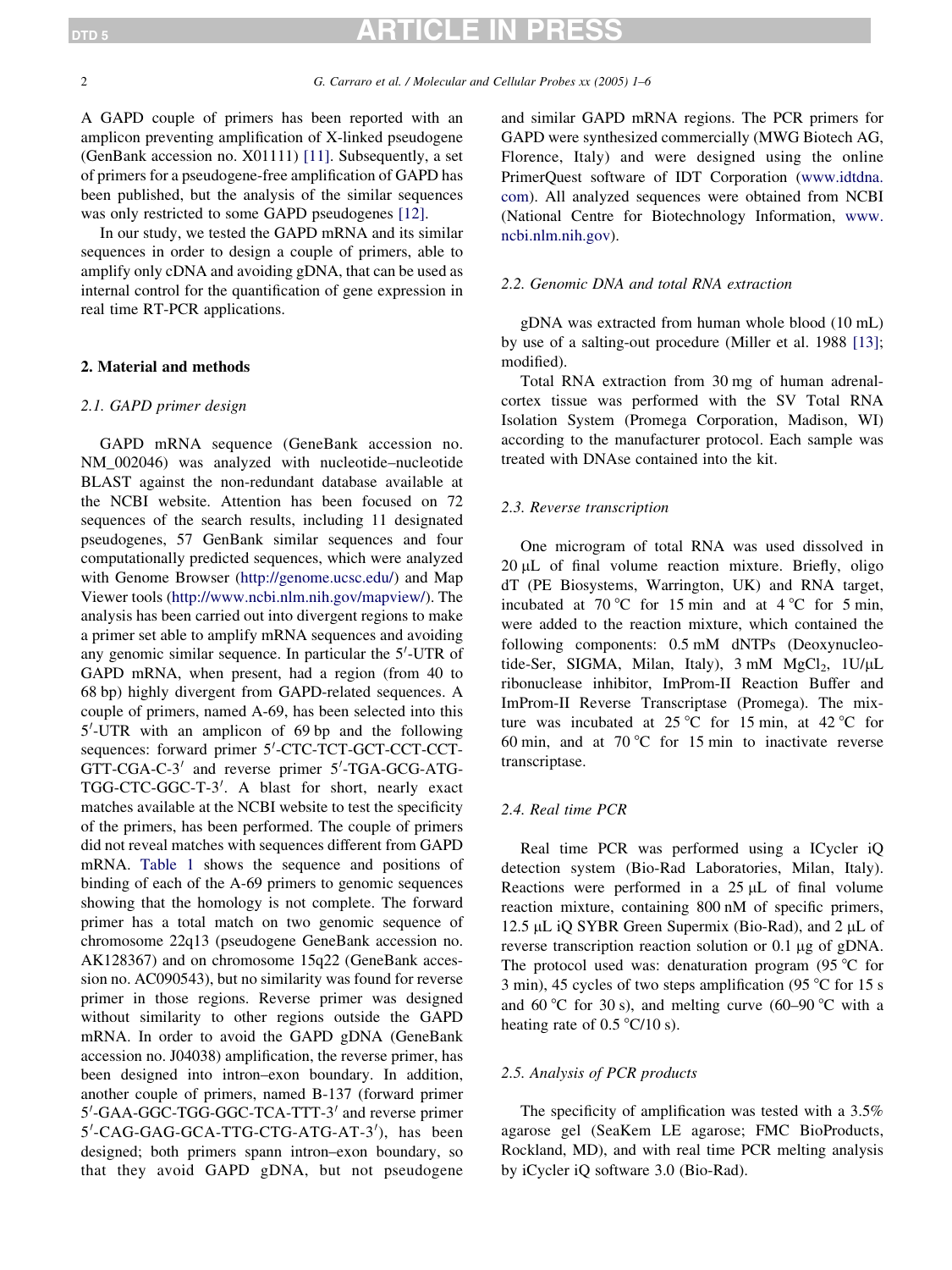#### <span id="page-2-0"></span>Table 1

Homologies between the couple of primers A-69 and whole human sequences after BLAST search

| <b>Accession Number</b> | <b>FORWARD PRIMER</b>                                                               | <b>REVERSE PRIMER</b>                                          |
|-------------------------|-------------------------------------------------------------------------------------|----------------------------------------------------------------|
|                         | NM_002046.2 ctctctgctcctcctgttcgac agccgagccacatcgctca<br>,,,,,,,,,,,,,,,,,,,,,     | ШП                                                             |
|                         | AC114496.2 ctctctgctcctcctattcgac agccg-----catccctaa                               | .                                                              |
| AL359553.14             |                                                                                     | agccacatccctga                                                 |
| AC016995.7              |                                                                                     | agccacatc-ctga<br>.                                            |
| AC073358.14             |                                                                                     | agccacatccctga                                                 |
| BX648936.1              | ,,,,,,,,,,,,,,,,,,,,,<br>ctctctgctcctcccgttcgac                                     | 111<br>agctg-----catccccaa                                     |
| NG_003027.1             | .<br>tctctgctcctcccgttcgac                                                          | $\perp$<br>agccg-----catccctga                                 |
| AL133475.14             | .<br>$\perp$<br>ctctctgctcctcctgtttgac aacc-----acatccctga                          | $\mathbf{I}$                                                   |
| AL035604.16             |                                                                                     | .<br>gccacatccctga                                             |
| AL627443.6              | $\Box$<br>,,,,,,,,<br>$\Box$<br>ctctttcctcctccgattcagc                              | $\Box$<br>$\Box$<br>agcc-----acatccctga                        |
| AC096553.1              | ,,,,,,,,,,,,,,,,,<br>$\perp$<br>ctctctgctcctccagtttgac                              | L<br>$\overline{\phantom{a}}$<br>$\Box$<br>attgg-----catccctga |
| AC015998.8              | .<br>tctctgctcctcctgtttgac                                                          |                                                                |
| AP003120.4              | .<br>$\Box$<br>$\Box$<br>tctgctcctcccatttgac                                        | $\Box$<br>1 I I I<br>agcct-<br>---catccctga                    |
| AC025264.16             | .<br>ctctctgctcctcccatttgac                                                         | $\vert \ \vert \ \vert$<br>1111<br>agctg-----catccctga         |
| AL596092.8              | .<br>$\begin{array}{c c c c c} \hline \end{array}$<br>$\perp$<br>ctgcttctcctgttcgac | $\frac{1}{2}$<br>1111<br>agccg-----catccctga                   |
| AL391122.9              | 1              <br>tctctgcttctcctgtttgac                                            | $\perp$<br>agctgtg-----tccctga                                 |
| AC090543.12             | ,,,,,,,,,,,,,,,,,,,,<br>tctctgctcctcctgttcgac                                       | $\Box$<br>$\mathsf{l}$<br>$\Box$<br>agctg-----catccctga        |
| AC084794.3              | .<br>ctctctgctcctcccattcgac                                                         |                                                                |
| AC020947.6              | ctctctgctcctcccatttgac                                                              |                                                                |
| AC011551.3              | .<br>$\Box$<br>ctctctgctcctcccgttcaac<br>, , , , , , , , , , , , , , , , , , , ,    | $\mathsf{L}$<br>Ш<br>$\Box$<br>agccacgt-acgtccctga<br>L<br>H   |
| AK128367.1              | ctctctgctcctcctgttcgac<br>,,,,,,,,,,,,,,,,,,                                        | aattgcg-----tccctga<br>$\Box$                                  |
| X01111.1                | $\perp$<br>ctctctgctcctcctgttctac<br>.<br>,,,,,,,,                                  | agccaaaccacatccctga                                            |
| AL139811.30             | ctctctgctcctcttgttcgac<br>.<br>$\Box$                                               | agccg-----catccatga                                            |
|                         | $\Box$<br>NG_002924.1 ctctctgctcctcccgtttgac -----agttacatccctga                    |                                                                |
| XM_351282.1             |                                                                                     | $\Box$<br>Ш<br>agccatatccctga<br>.                             |
| XM 294070.2             |                                                                                     | agccacatccctga                                                 |

#### 3. Results

The couple of primer B-137 gave a 137 bp product using both gDNA and cDNA templates ([Fig. 1](#page-3-0)a). Real time PCR showed similar Ct and melting points for cDNA and gDNA ([Fig. 1b](#page-3-0), c). The couple of primers A-69 gave a product of the expected size (69 bp) with cDNA as template ([Fig. 2](#page-4-0)a). Real time PCR showed specific Ct ([Fig. 2](#page-4-0)b). Melting analysis was specific because it showed a single melt peak

without primer dimer or elongation products. Melting temperature of GAPD products was  $86^{\circ}$ C [\(Fig. 2c](#page-4-0)). No results were obtained when the template was gDNA: after 35 cycles there were some non-specific Ct values ([Fig. 2](#page-4-0)b) and no specific melting peaks ([Fig. 2](#page-4-0)c). In gel, non-specific bands, having nothing in common with the specific products of 69 bp were observed [\(Fig. 2a](#page-4-0)).

In order to test robustness of A-69 RT-PCR conditions in different patterns of mRNA expression, an experiment with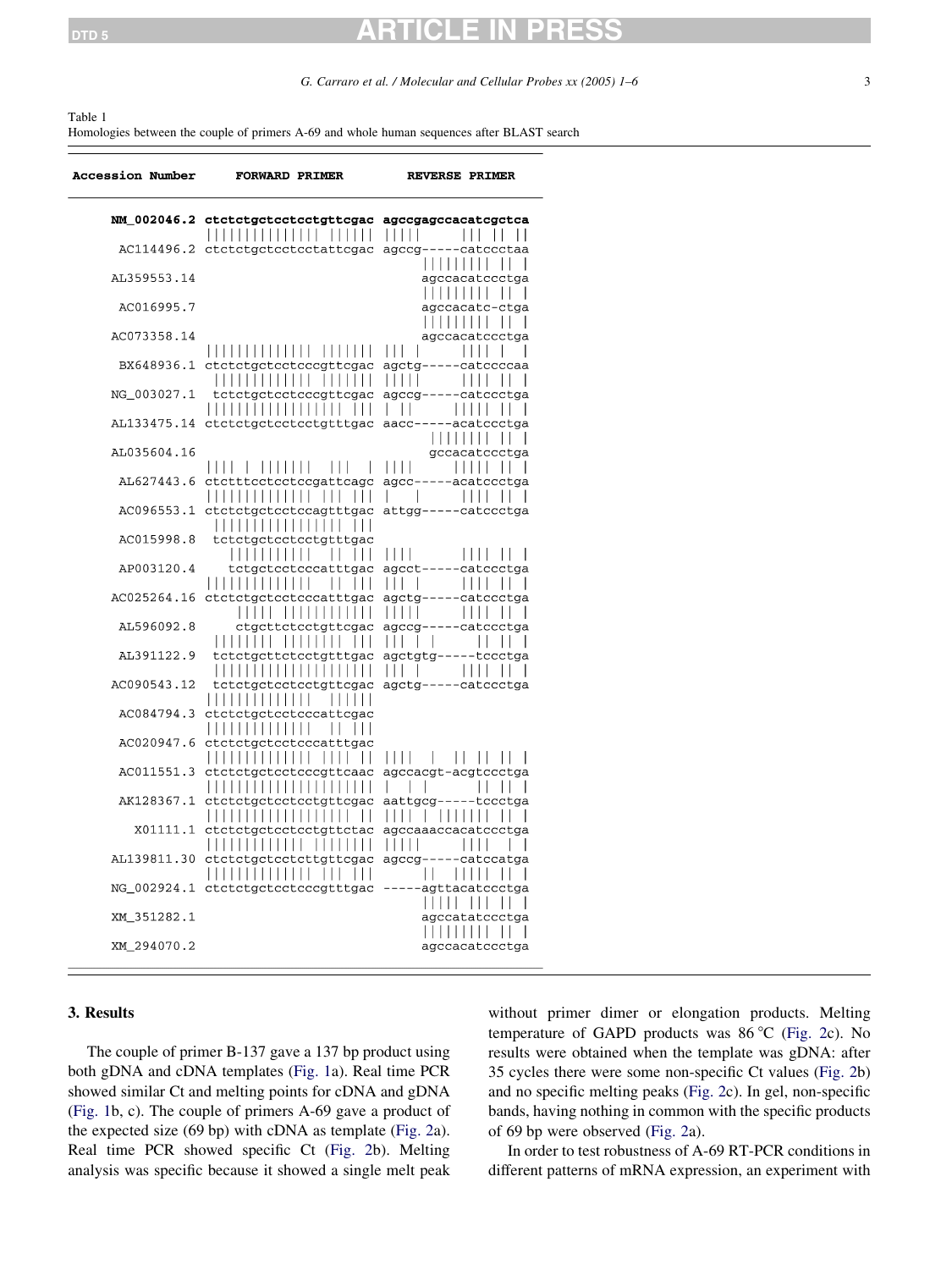<span id="page-3-0"></span>4 G. Carraro et al. / Molecular and Cellular Probes xx (2005) 1–6



Fig. 1. (a) Pseudogene amplification using primers B-137. Lanes 1–3 show PCR products from human adrenal cortex cDNA, and lanes 4–6 PCR products from human whole blood gDNA. Lanes 7 and 8 show negative control and the ladder (Roche Diagnostics GmbH, Mannheim, Germany), respectively. (b) Real time PCR plots performed with cDNA and gDNA. (c) Melting point plots of the 137 bp PCR products.

some different tissues and cell lines was carried out: cDNA from periurethral and peripheral prostate gland, adrenal gland, HUVEC and HEK293 cell lines have showed specific melting peaks. Negative control reactions, on the other hand, gave no melting peaks or non-specific melting peaks after 35 cycles.

Primers was tested in real time PCR by performing a 10 fold serial dilution (from 0.01 to 100 ng) and a standard curve was obtained with a 0.99 correlation coefficient and a 96.7% efficiency.

#### 4. Discussion

Housekeeping genes are a large group of genes that code for proteins whose activities are essential for the maintenance of cell function. Due to the similar and essential role of these genes for cell viability, it was generally assumed that they are expressed at similar levels in different cell types. In particular, the gene chosen as control must be stably expressed in treated and untreated samples in order to enable the comparison of signals and to normalize variations and pipetting errors from sample to sample [\[2\].](#page-4-0) However, various studies have recently shown that the expression

level of housekeeping genes is actively regulated and may vary among different cells types. Hence, for relative quantification, one must choose a housekeeping gene that fits into the investigated system.  $\beta$ -Actin, HPRT1, 18S  $rRNA$ , cyclophillin,  $\beta$ -2 microglobulin and GAPD are usually used as reference genes, but unfortunately some of them (e.g.  $\beta$ -Actin and GAPD), have pseudogenes [\[14,15\]](#page-5-0). Processed pseudogenes are created by endogenous RT activity. They are very similar to their closest corresponding human gene, being almost complete in coding regions. Their chromosomal distribution appears random and dispersed [\[16\]](#page-5-0). Therefore, the use of these housekeeping genes as internal standard in RT-PCR, requires a careful selection of primers to distinguish between mRNA and gDNA. Contamination of RNA sample with gDNA might interfere in the experimental protocol and prejudice the estimation of the efficiency of the RT step. RNA samples must be treated with RNAse-free DNAse before PCR analysis to prevent contamination. Some commercial RNA isolation kits allow DNAse treatment on column, minimizing losses of RNA material. Furthermore, this procedure may be unsuitable for the presence of residual RNAse into DNAse that may degrade the sample or affect his storage. Hence, some investigators prefer to use DNAse only when the primers or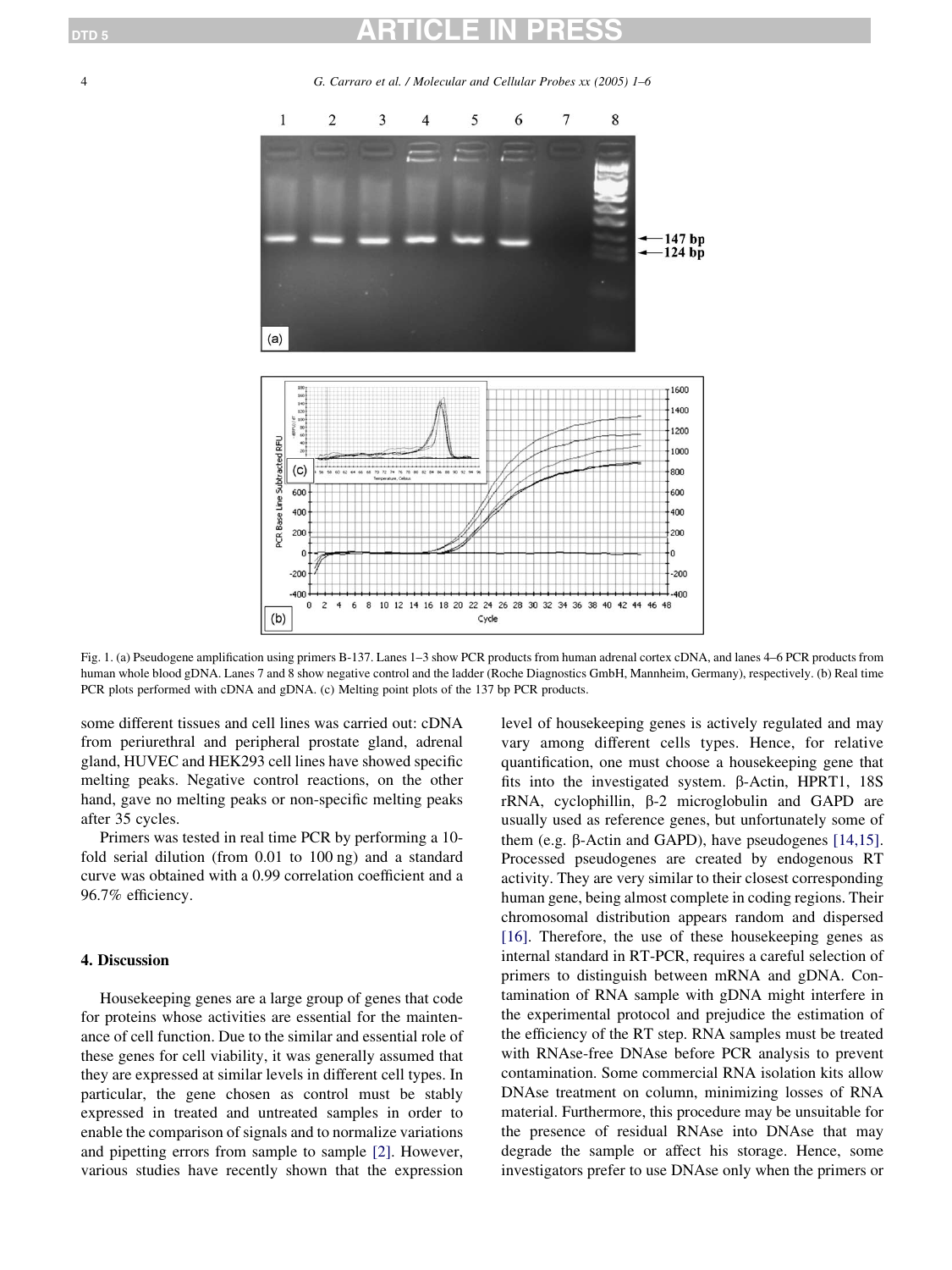G. Carraro et al. / Molecular and Cellular Probes  $xx(2005)$  1–6 5

<span id="page-4-0"></span>

Fig. 2. (a) Pseudogene-free amplification using primers A-69. Lanes 2–4 show the PCR products from human adrenal cortex cDNA, and lanes 5–7 the PCR products from human whole blood gDNA. Lanes 1 and 8 show the ladder and negative control, respectively. The couple of primers A-69 shows a specific amplification of cDNA. (b) Real time plots performed with cDNA  $(\bullet)$  and gDNA (\*). A late Ct (after 35 cycles) for gDNA is show. (c): Specific melting point plots of cDNA products  $(\bullet)$  and non-specific melting point plots (\*) of gDNA products.

probes cannot prevent genomic amplification [\[17\]](#page-5-0). Moreover, in the case of laser-microdissected and paraffinembedded derived tissues, where cDNA synthesis has to be performed using very low mRNA amounts [\[18,19\],](#page-5-0) the opportunity to avoid DNAse-treatment step can preserve from the loss of precious material.

Here, we have studied human GAPD sequence and investigated a wide range of similar and highly homologous and computationally predicted RefSeq sequences. We designed a couple of primers that avoid GAPD pseudogene amplification. As mentioned in the introduction, some investigators have previously tried to find primers useful to avoid pseudogene amplifications [\[11,12\].](#page-5-0) Anyway, the analysis of GAPD similar sequences was partial and the designed primers were useful only for conventional RT-PCR, but not optimized for real time RT-PCR. For this specific application, the amplicon for the PCR product should be as small as reasonably possible, 70–150 bp for hybridization probes and less than 300 bp for SYBR-Green assay [2]. At present, the use of human GAPD as reference gene in real time RT-PCR avoiding genomic amplification can be performed with probe technologies. Applications with commercially available GAPD primers to

SYBR-Green Dye are possible with good DNAse-treatment. However, the complete removal of contaminating DNA from RNA cannot be guaranteed. The herein described set of primers (A-69) allows the selective amplification of human GAPD cDNA, avoiding any similar sequence. In addition, they ensure reliable and accurate expression studies, whenever GAPD is used as internal reference.

### References

- [1] Klein D. Quantification using real-time PCR technology: applications and limitations. Trends Mol Med 2002;8:257–60.
- [2] Ginzinger DG. Gene quantification using real-time quantitative PCR: an emerging technology hits the mainstream. Exp Hematol 2002;30: 503–12.
- [3] Vandesompele J, De Preter K, Pattyn F, Poppe B, Van Roy N, De Paepe A, et al. Accurate normalization of real-time quantitative RT-PCR data by geometric averaging of multiple internal control genes. Genome Biol 2002;3 [RESEARCH0034].
- [4] Hurteau GJ, Spivack SD. mRNA-specific reverse transcriptionpolymerase chain reaction from human tissue extracts. Anal Biochem 2002;307:304–15.
- [5] Mighell AJ, Smith NR, Robinson PA, Markham AF. Vertebrate pseudogenes. FEBS Lett 2000;468:109–14.